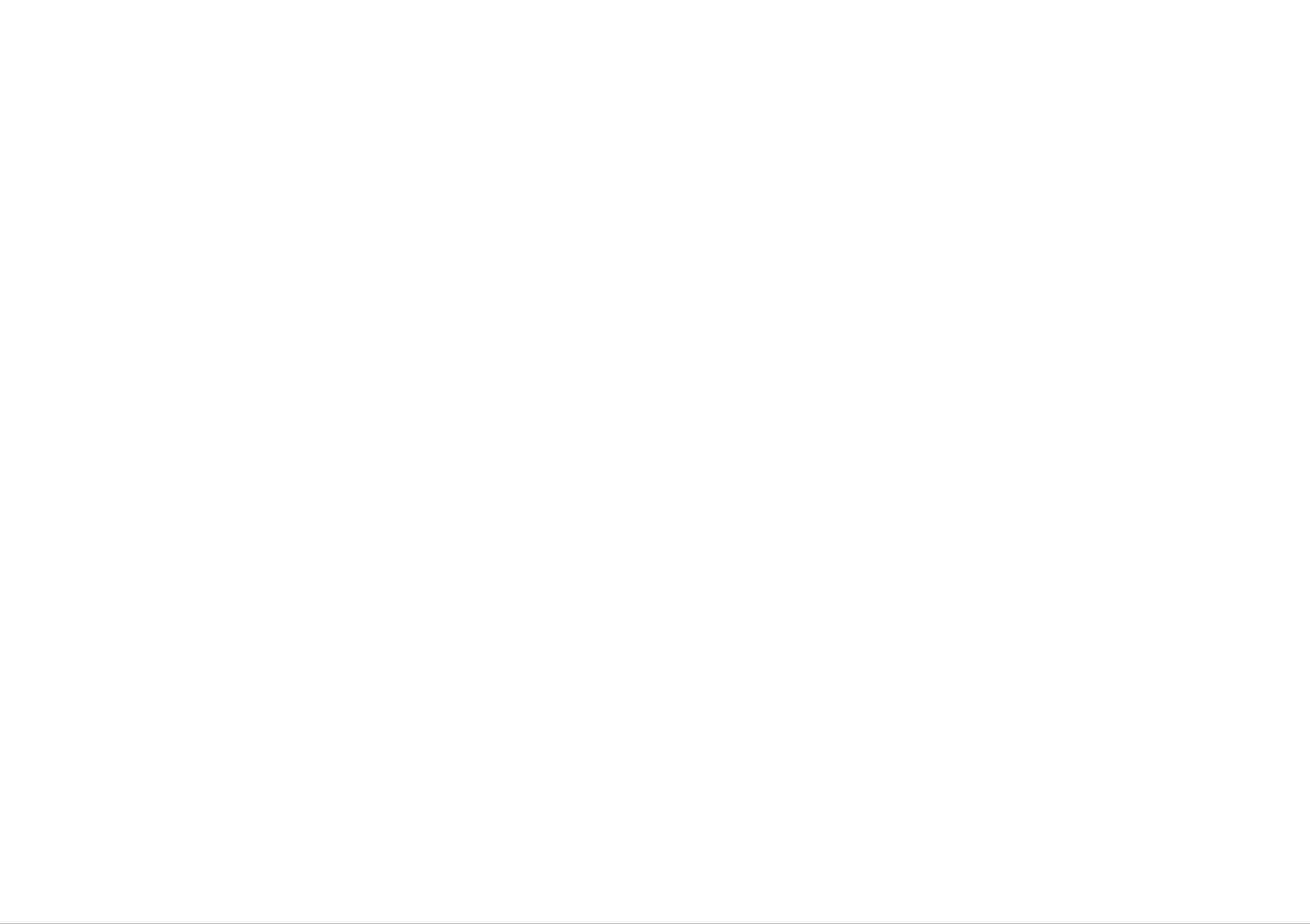

#### **1. Who can make a complaint?**

- The person who experienced the problem.
- A relative or guardian of the person concerned.
- A representative chosen by the person concerned for the purpose of making the complaint.
- A health service provider

#### **2. How do I lodge a complaint?**

A complaint must be received in writing using the Complaint Form through:

- Personal attendance
- Mail
- Email (complaints@nhra.bh)
- The national suggestions and complaints system (Tawasul) on eGovernment portal(www.e.gov.bh)

#### **3. What information I should include in my complaint?**

- A completely filled Complaint Form.
- Any extra information and copies of other relevant documents should be attached to your written complaint.

#### **4. What if I wish to remain anonymous?**

NHRA cannot accept a complaint from an anonymous source due to seriousness considerations and confidence in the medical system, but NHRA can upon request keep the complainant's data confidential for reference at the time of need if possible.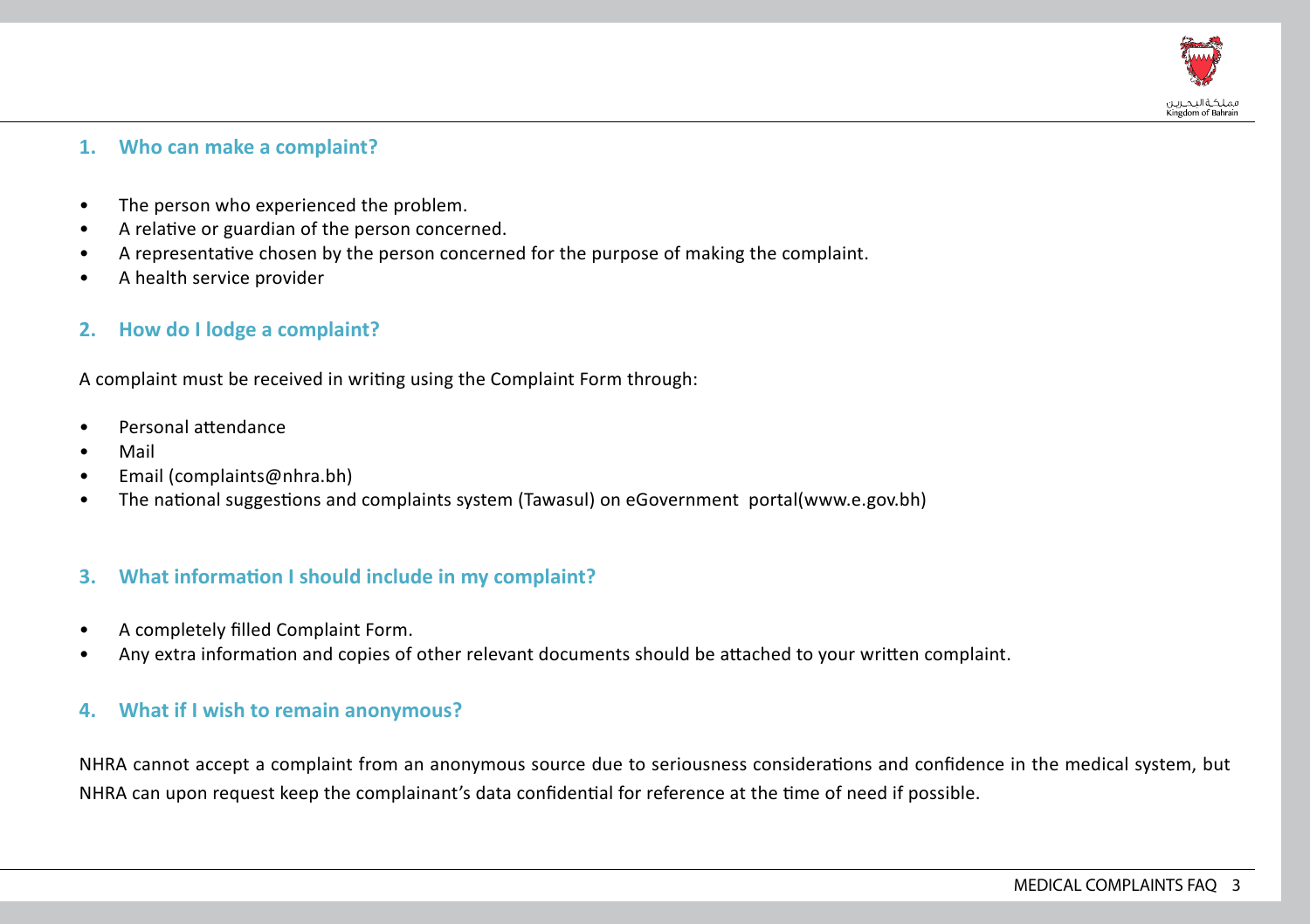

#### **5. Who and What can be complained about?**

- Practitioners such as doctors, nurses, dentists, pharmacists, physiotherapists, paramedics and other allied health professionals regulated by the NHRA.
- Health service facilities such as public or private hospitals, clinics, medical centers, day surgery centers, the Ambulance Service and others, affecting the clinical care or treatment of an individual.
- Complaint can be about the health service provider professional conduct and/or the clinical care and treatment provided or fitness to practice.

#### **6. Is there a fee for submitting a complaint?**

There are no fees when making a complaint.

#### **7. Where can I get the complaint form?**

It can be download from our website (www.nhra.bh) under complaints, or sent to you by email. You can also get a copy by personal attendance to our premises.

#### **8. Can the NHRA help me write a complaint?**

Our staff can help you put your complaint in writing, if you require assistance.

#### **9. What will the NHRA do when my complaint is received?**

Once the NHRA receives your complaint, it will be assessed and if it is not within the jurisdiction of NHRA you will be notified and directed to the appropriate authority if possible. If the complaint is within the NHRA jurisdiction, you will receive an acknowledgment letter which will include the number assigned to your complaint. The NHRA will obtain all relevant information including a copy of your medical record and a report from your health care provider, internal/external Professional Advisors and committees may be needed to review your complaint to reach a decision. Once a final decision is made you will be notified of the result.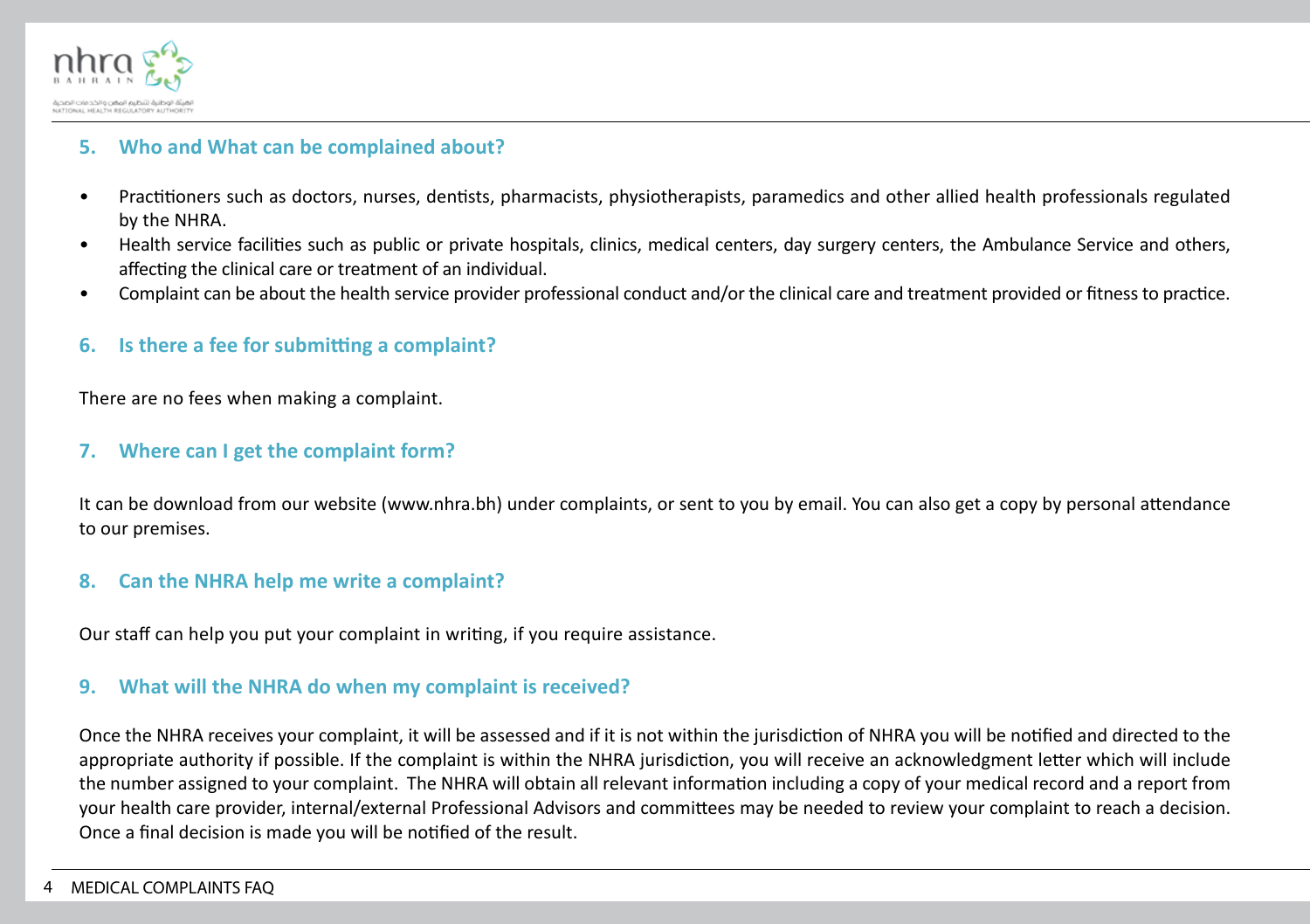

#### **10. How long does it take to resolve a complaint?**

There is no specific time frame in which complaints are resolved. Once a complaint is received, it will be reviewed and the necessary information to evaluate the complaint will be gathered. It may take several months to review and/or resolve depending on the nature of the complaint.

#### **11. What if I want to obtain compensation?**

It is not within the jurisdiction of NHRA to consider any claims for compensation. NHRA role lies in determining the medical error and the disciplinary punishment for health professionals. Should you wish to pursue compensation, you can appeal to court.

#### **12. Can I complain about the fees that a health service provider charges me or obtain a refund of fees?**

The NHRA cannot compel a health service provider to alter their fees or make any recommendations in relation to their fees. The NHRA cannot compel a health service provider to provide you with a refund. Should you wish to pursue a refund, you can seek legal advice or contact the Consumer Protection Directorate of the Ministry of Industry and Commerce.

#### **13. Can the NHRA change what is written in my medical records?**

The NHRA cannot make changes to your medical records. In general, nothing can be removed from your medical records. If you are unhappy with comments/information in your records, you can submit your own comments to the health service provider and ask that these be added to your records.

#### **14. Can NHRA provide treatment?**

NHRA cannot provide treatment nor give recommendations regarding alternative health providers.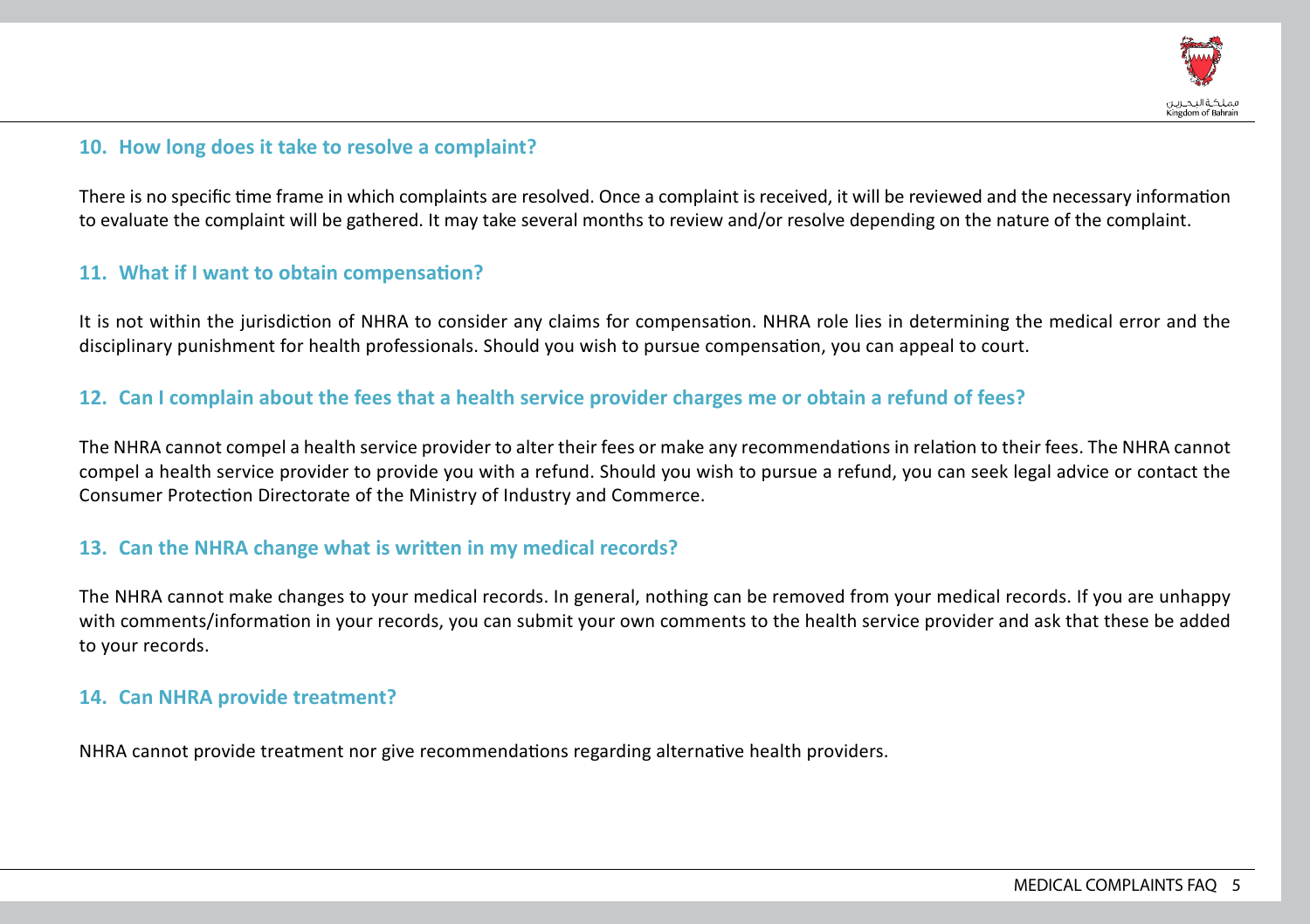

#### **15. Can a health service provider refuse to treat me?**

A health service provider is required to provide treatment in an emergency situation. However, in non-emergency situations a health service provider can refuse to treat you, provided that his decision does not contradict with medical practice or ethics. You can file a complaint in situations where you think you were refused medical treatment with no justification.

#### **16. What if I decided to withdraw my complaint?**

If you decided to withdraw your complaint, you have to submit a signed Complaint Withdrawal Form. However, NHRA reserve the right to continue investigating the complaint if it represents a significant issue of public health or safety and entails a medical error or a violation of medical practice ethics or regulations

#### **17. Can I submit an appeal to NHRA decision?**

A complainant cannot submit an appeal to NHRA decision. In case of dissatisfaction with the decision you may approach the judicial authorities in the Kingdom

#### **18. Can I get a copy of the documents, reports or details of proceedings of the complaint investigation process in NHRA?**

The complaint file, and all related documents, reports and investigations proceedings are kept confidentially in NHRA. It is not permitted to release any document related to the investigation to any party including the complainant except through an official request from the judicial authorities in the Kingdom.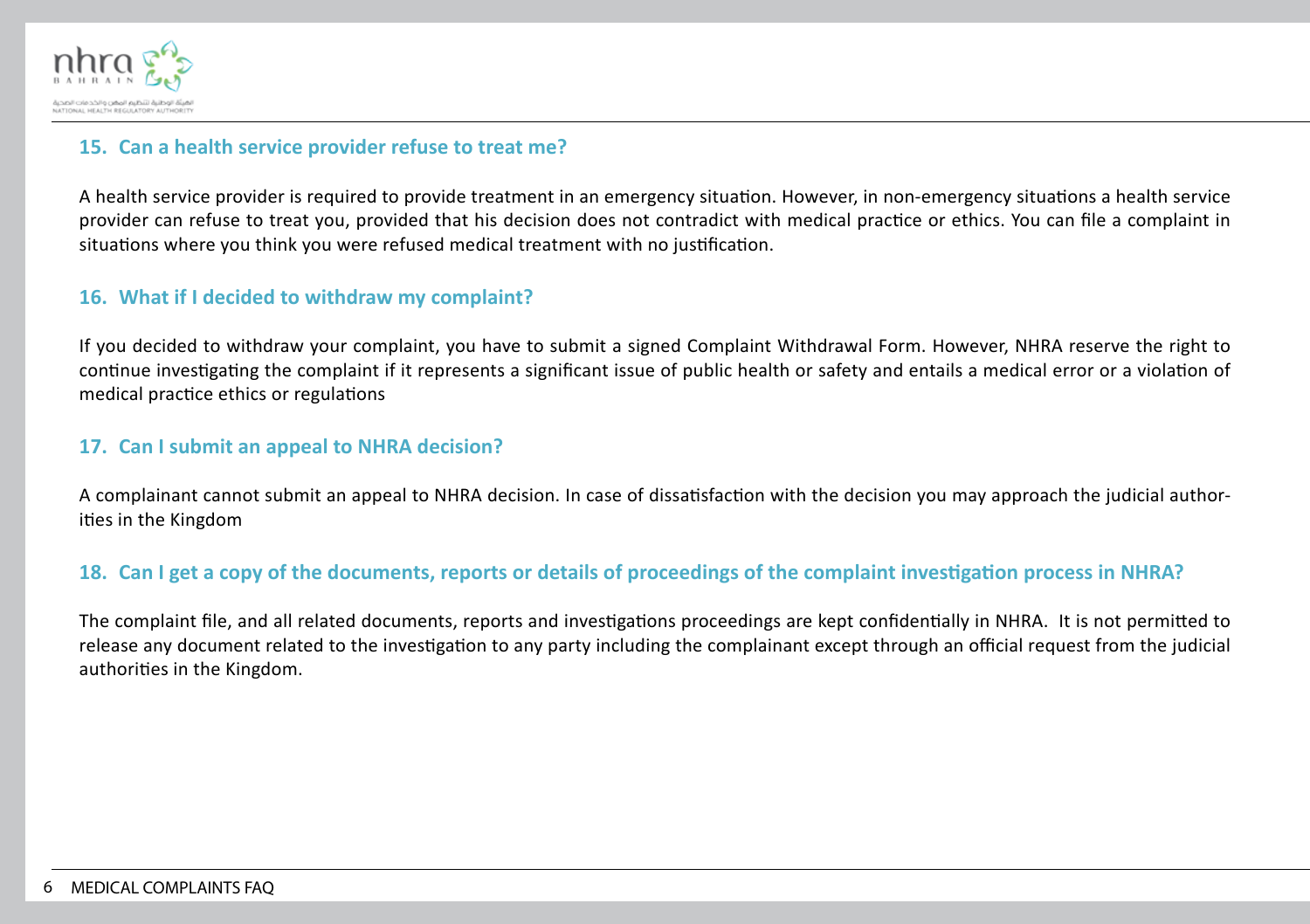

#### **19. Where else can I lodge a complaint other than medical errors claims?**

- Management of the health care facility where you received treatment.
- Consumer Protection Directorate of the Ministry of Industry and Commerce http://www.moic.gov.bh/MoIC/En/Commerce/StandardizationConsumerProtection/ConsumerProtectionDirectorate/
- Ministry of Health (for non-regulatory concerns about a public health service) http://www.moh.gov.bh/EN/Contact.aspx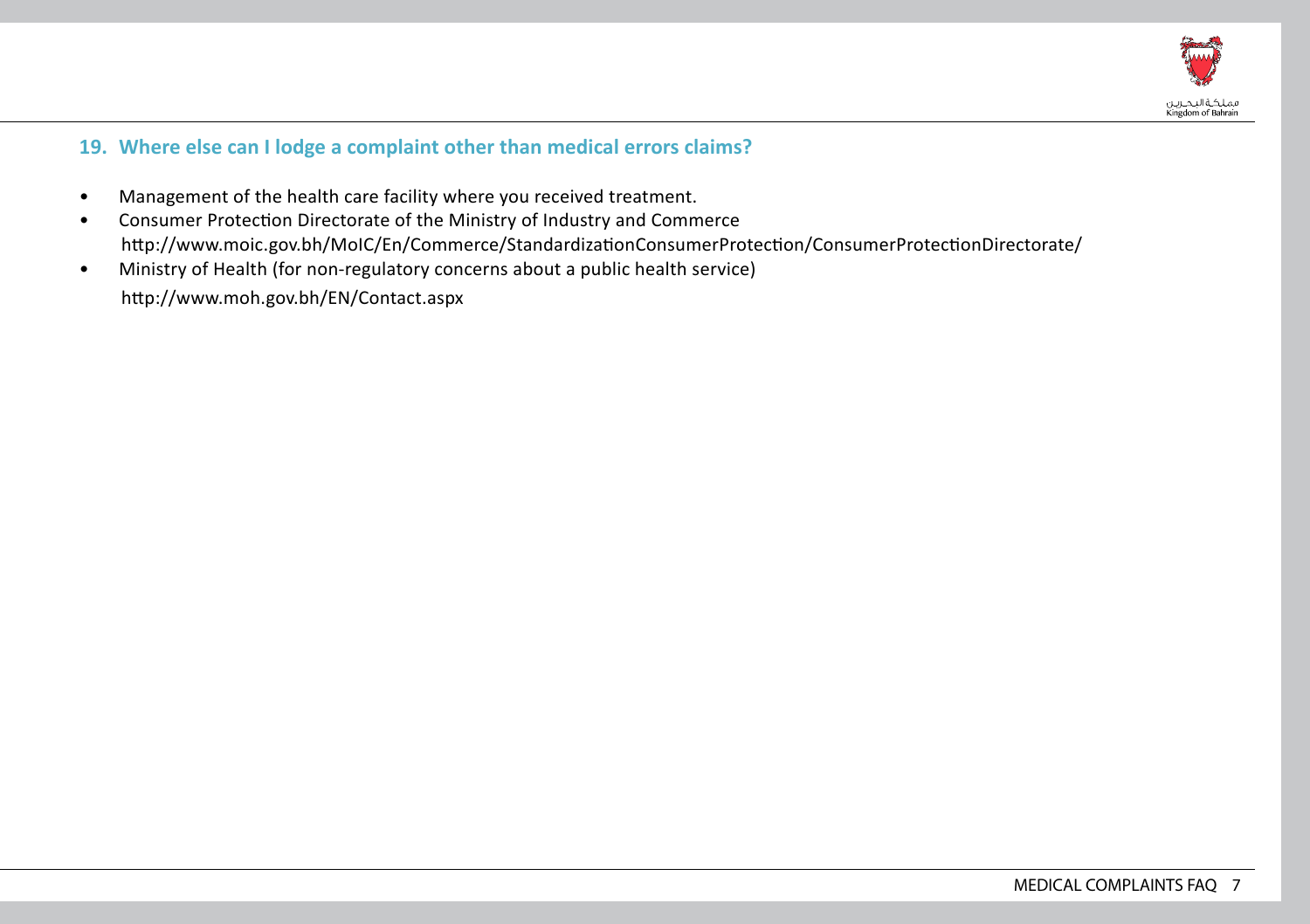

For more detailed information or any further questions, see our website, or telephone the NHRA's Medical Complaints Unit

National Health Regulatory Authority

www.nhra.bh

Building No: 2420, Road No: 2831, Block 248, Al-Seef district, Manama, kingdom of Bahrain P.O. Box 11464, Manama Tel: +973-17113333 Fax: +973-17113271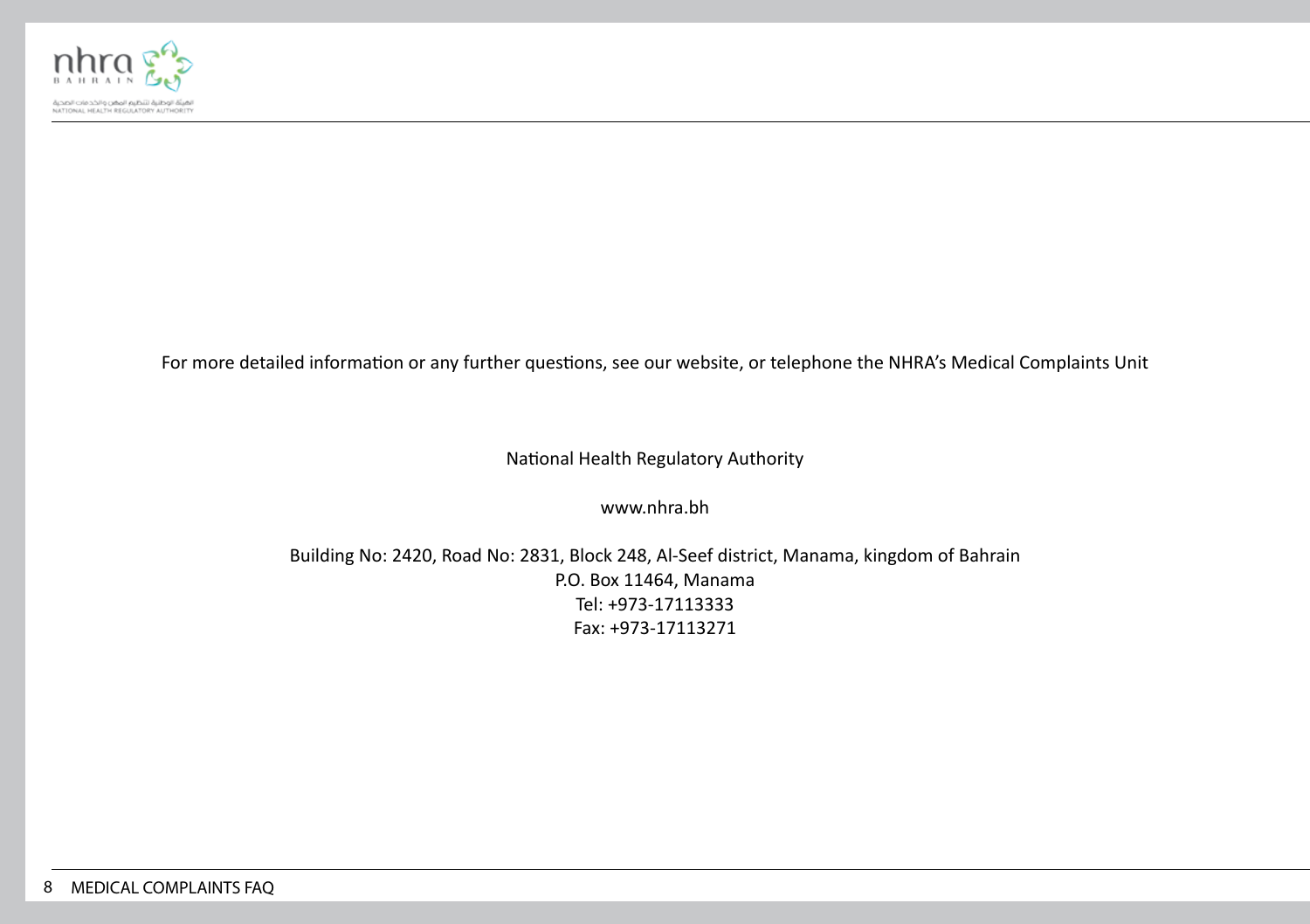

### للاستفسار و الحصول على مزيد من العلومات يمكنكم مراجعة موقعنا على الانترنت، أو الاتصال الهاتفي بوحدة الشكاوى الطبية في الهيئة

#### الهيئة الوطنية لتنظيم المهن والخدمات الصحية

www.nhra.bh

مبنى رقم:2420، طريق رقم: 2831، مجمع 248، ضاحية السيف، المنامه، مملكة البحرين صندوق بريد رقم: ،11464 المنامة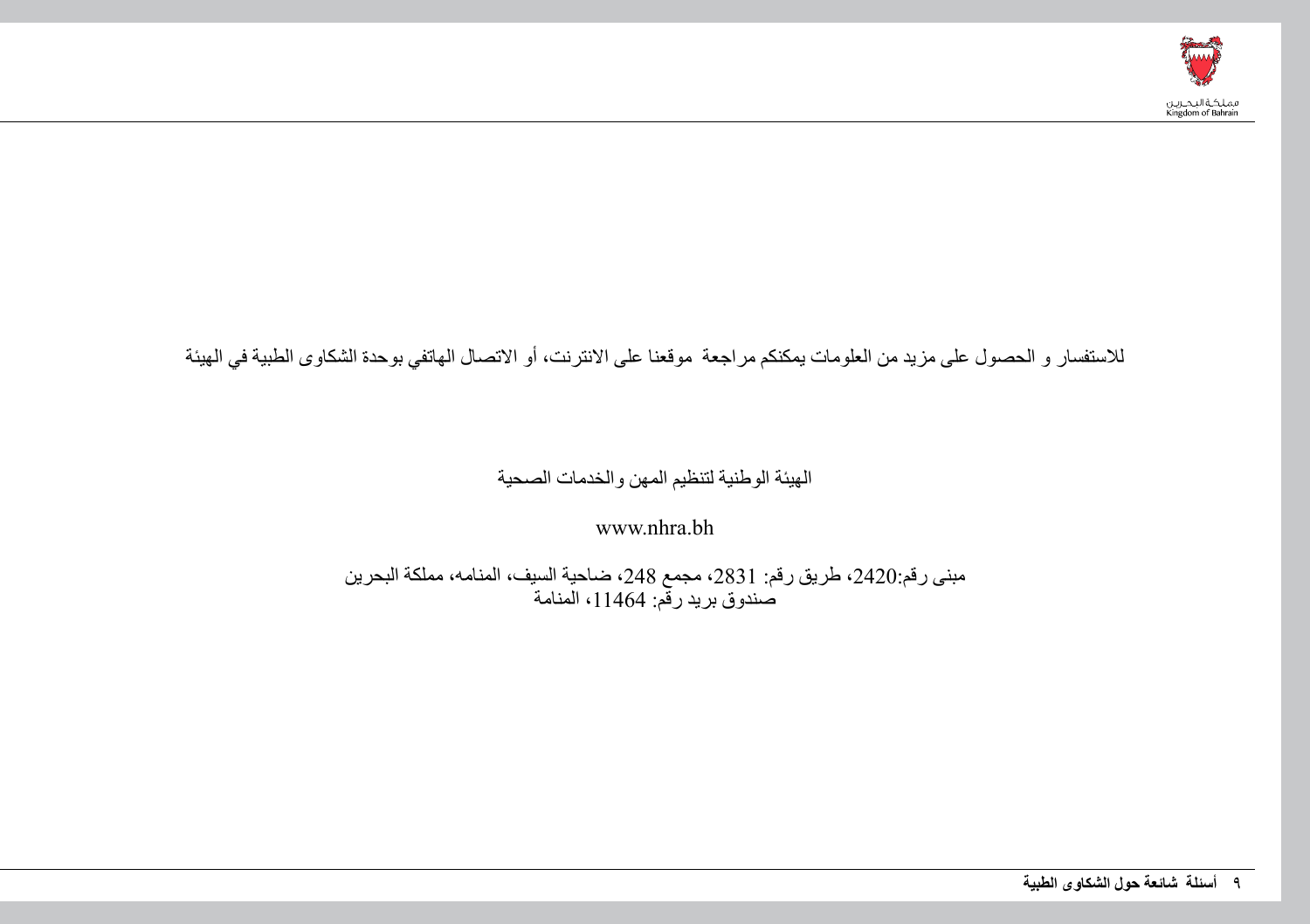

**.19 أين يمكنني تقديم الشكوى في حال كونها ال تتعلق بالخطأ الطبي؟**

- إدارة المؤسسة الصحية التي تم تلقي العالج فيها
- إدارة حماية المستهلك في وزارة الصناعة والتجارة. فيما يتعلق بالرسوم /http://www.moic.gov.bh/MoIC/En/Commerce/StandardizationConsumerProtection/ConsumerProtectionDirectorate
	- وزارة الصحة )في ما يتعلق بالشئون غير التنظيمية المتعلقة بخدمات الصحة العامة( http://www.moh.gov.bh/EN/Contact.aspx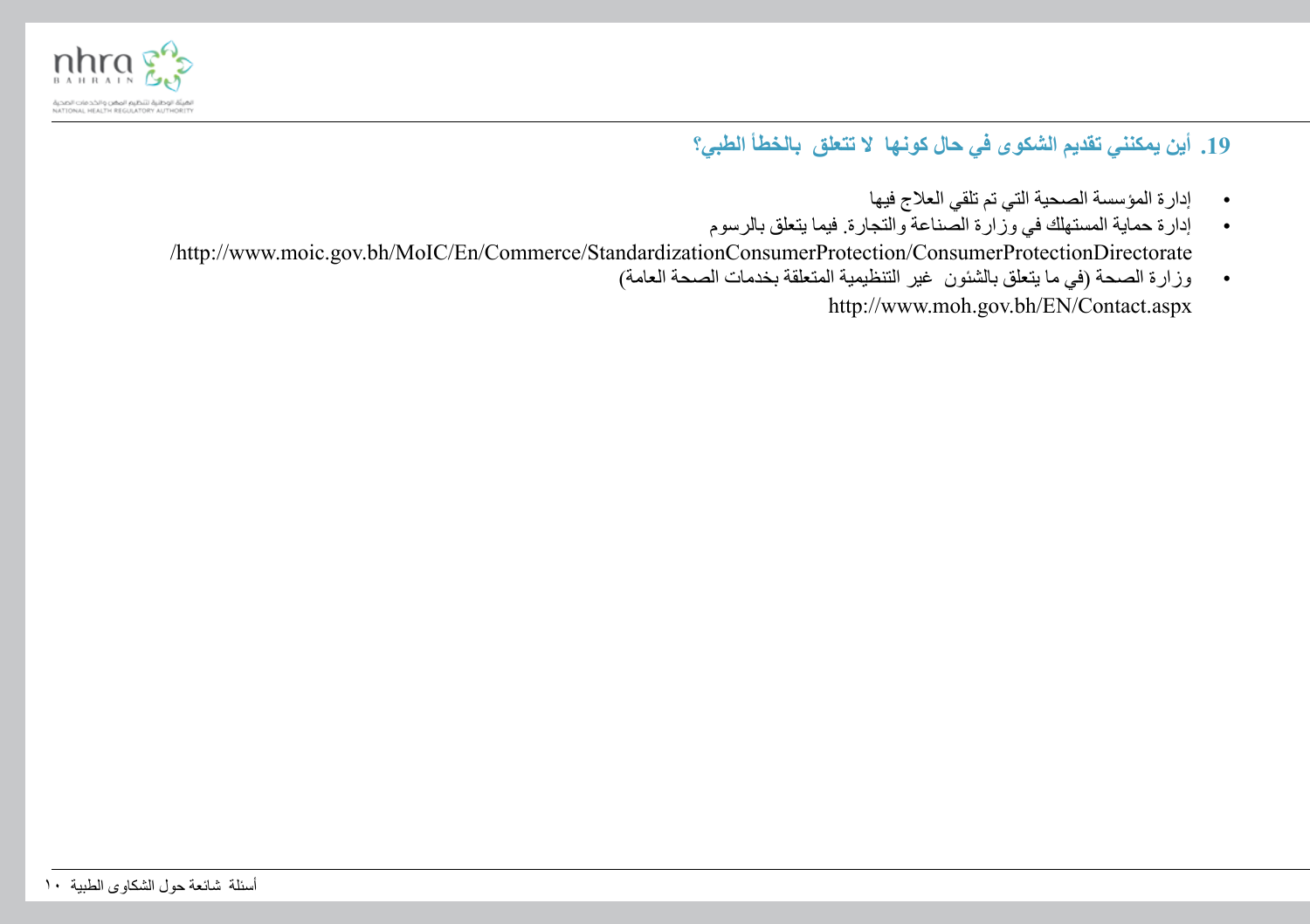

## **.15 هل يستطيع مقدم الخدمة الصحية رفض معالجتي؟**

يتعين على مقدم الخدمات الصحية تقديم العالج في حالة الطوارئ. اما في الحاالت غير الطارئة فيمكن لمقدم الخدمة الصحية رفض عالجك، إذا كان ذلك ال يتناقض مع أصول وآداب وأخالقيات المهنة و يمکنك تقدیم شکوى في الحاالت التي تظن فیھا انه تم رفض تقديم العالج لك دون مبرر.

**.16 ماذا لو قررت سحب الشكوي؟**

إذا قررت سحب الشكوى، يجب عليك تقديم استمارة سحب شكوى موقعة من قبلك للهيئة. ومع ذلك، تحتفظ الهيئة بحقها في مواصلة التحقيق في الشكوى إذا كانت تمثل قضية عامة تتعلق بالصحة أو السالمة العامة، وتتضمن خطأ طبيا او تجاوز الخالقيات وقوانين ممارسة المهن الطبية .

**.17 هل يمكنني تقديم استئناف على قرار الهيئة؟**

لا يمكن لصاحب الشكوى أن يقدم استئناف عن قرار الهيئة في الفصل في الاخطاء الطبية. وفي حالة عدم الرضا عن القرار، يجوز له التوجه إلى السلطات القضائية في المملكة.

**.18 هل يمكنني الحصول على نسخة من الوثائق أو التقارير أو تفاصيل إجراءات التحقيق في الشكوى في الهيئة؟**

يتم حفظ ملف الشكوى وجميع المستندات والتقارير وإجراءات التحقيق ذات الصلة بسرية في الهيئة . ولا يجوز الإفراج عن أي وثيقة تتعلق بالتحقيق لأي طرف بما في ذلك صاحب الشكوى إال من خالل طلب رسمي من السلطات القضائية في المملكة.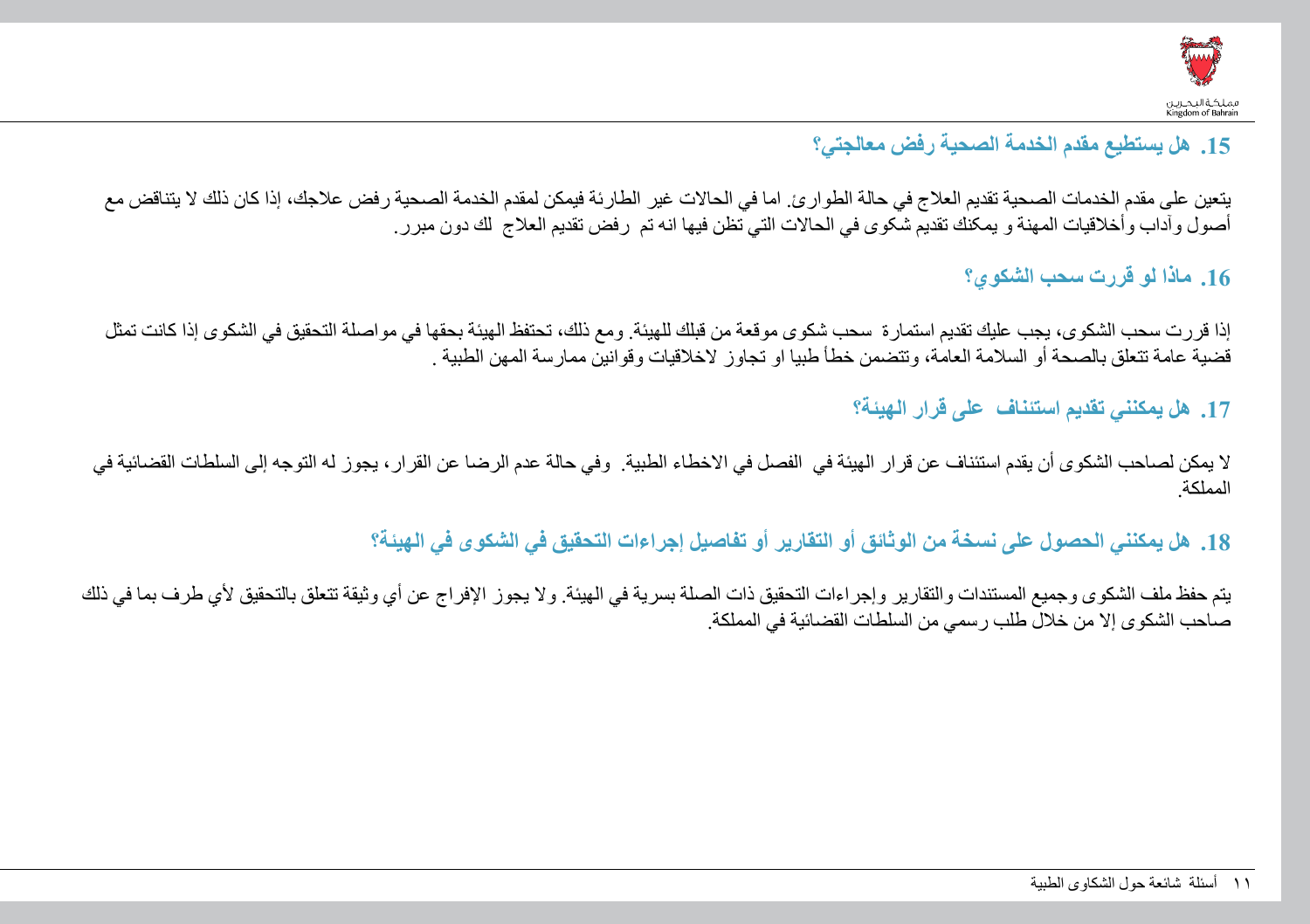

## **.10 ما المدة التي يستغرقها الفصل في الشكوى؟**

لا يوجد إطار زمني محدد يتم فيه الفصل في الشكاوي. عند استلام الشكوى، يتم مراجعتها وجمع المعلومات اللازمة لتقييمها. قد يستغرق الأمر عدة أشهر للمراجعة و / أو الفصل في الشكوى وذلك بحسب طبيعة موضوع الشكوى.

**.11 ماذا لو أردت الحصول على تعويض؟**

ليس من إختصاص الهيئة النظر في في أي مطالبات تتعلق بالتعويض المادي وإنما تختص فقط بتحديد الخطأ الطبي والعقوبة التأديبية لمزاولي المهن الصحية. وبشأن طلب التعويض يمكن للمتضرر التوجه للمحكمة إلختصاصها بذلك.

**.12 هل يمكنني تقديم شكوى بخصوص الرسوم التي يتقاضها مقدم الخدمة الصحية، أو استرداد الرسوم ؟**

لا تستطيع الهيئة إجبار مقدم الخدمة الصحية على اعادة رسوم الخدمة. لم تقديم أية توصيات فيما يتعلق بالرسوم.. إذا كنت ترغب في استرداد الرسوم ، يمكنك طلب المشورة القانونية أو االتصال بإدارة حماية المستهلك في وزارة الصناعة والتجارة.

**.13 هل تستطيع الهيئة تغيير ما هو مكتوب في سجالتي الطبية؟**

لا تستطيع الهيئة إجراء تغييرات على سجلاتك الطبية. بشكل عام، لا يمكن إزالة أي شيء من السجلات الطبية الخاصة بك، ويمكنك إذا كنت غير راض عن التعليقات / المعلومات في سجالتك الطبية ، يمكنك إرسال تعليقاتك الخاصة إلى مقدم الخدمة الصحية وطلب إضافتها إلى سجالتك.

**.14 هل تستطيع الهيئة تقديم العالج؟**

ال تستطيع الهيئة تقديم العالج أو أية توصيات بشأن بدائل لمقدمي الرعاية الصحية.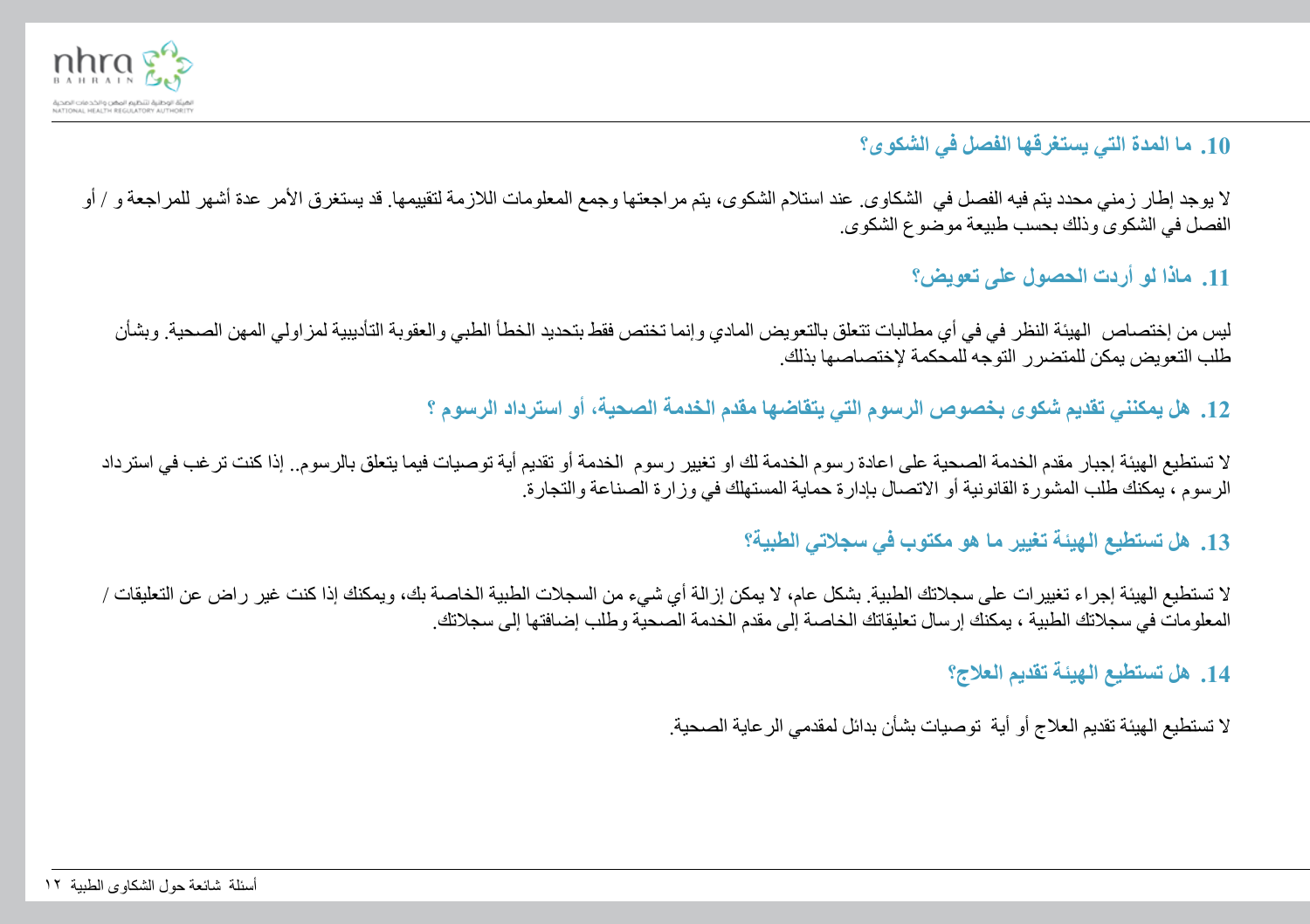

## **.5 بشأن من وماذا يمكن تقديم شكوى؟**

- الممارسون الصحيون مثل الأطباء ، الممرضات، ، أطباء الأسنان ،الصيادلة ، أخصائيي العلاج الطبيعي، المسعفين وغيرهم من ممارسي المهن الصحية المعاونة الخاضعين لأنظمة الهيئة الوطنية لتنظيم المهن والخدمات الصحية.
	- المرافق الصحية العامة والخاصة مثل المستشفيات ، العيادات ، المراكز الطبية ، مراكز الجراحة النهارية وخدمة اإلسعاف وغيرها، والتي تؤثر على الرعاية السريرية أو العالج المقدم للفرد.
		- یمکن أن تکون الشکاوى حول السلوك المھني لمقدم الخدمة الصحیة و / أو الرعایة السریریة ، العالج المقدم أو اللياقة للعمل.
			- **.6 هل هناك رسوم لتقديم شكوى؟**

ال توجد أي رسوم عند تقديم شكوى

**.7 أين يمكن الحصول على استمارة تسجيل شكوى ؟**

يمكن تحميل الاستمارة مباشرة من موقعنا على الانترنت (www.nhra.bh) تحت الشكاوى الطبية ، أو إرسالها إليك عن طريق البريد الإلكتروني. كما يمكن أيضا الحصول على نسخة عن طريق الحضور الشخصي لمقر الهيئة.

**.8 هل يمكن أن تساعدني الهيئة في كتابة الشكوى؟**

يمكن لموظفينا مساعدتك في وضع شكواك كتابيا ، إذا كنت بحاجة إلى المساعدة

**.9 ماذا ستفعل الهيئة عند تلقي الشكوى؟**

عند تلقى الهيئة للشكوى ، سيتم تقييمها، وإذا لم تكن ضمن اختصاص الهيئة سيتم إعالمك وتوجيهك إلى الجهة المختصة إذا كان ذلك ممكنا. إذا كانت الشكوى ضمن اختصاص الهيئة ، فستتلقى رسالة إقرار باستالم الشكوى تتضمن الرقم المخصص لها. سوف تقوم الهيئة بالحصول على جميع المعلومات ذات الصلة بما في ذلك نسخة من سجلك الطبي وتقرير من مقدم الرعاية الصحية الخاص بك، وقد تكون هناك حاجة لمراجعة شكواك من قبل مستشارين من داخل او خارج الهيئة او من قبل لجان للوصول إلى قرار. سيتم إعالمك بالنتيجة عند اتخاذ القرار النهائي بشأن الشكوى.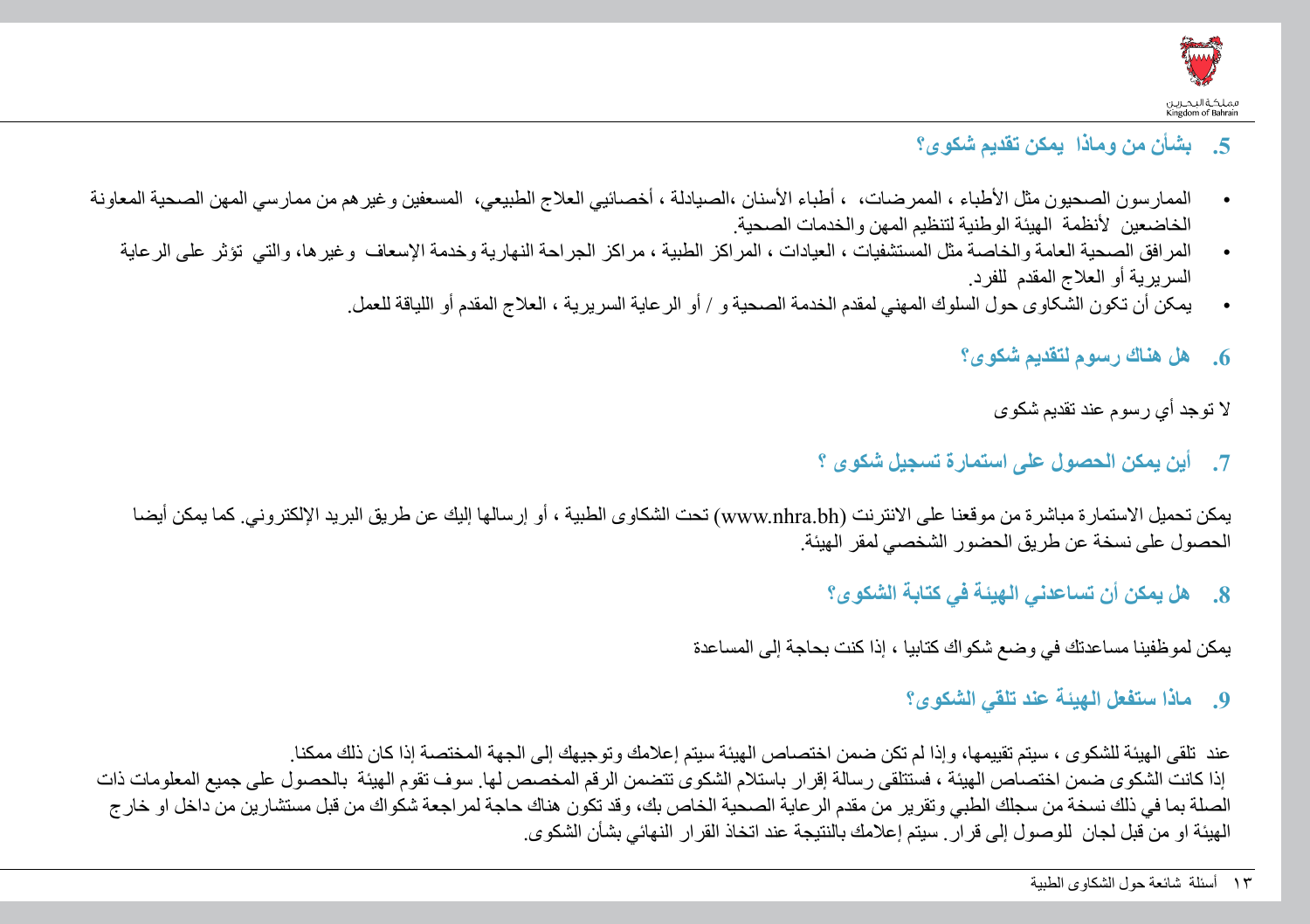

### **.1 من يمكنه تقديم شكوى؟**

يمكن تقديم الشكو ي من خلال أحد الأشخاص التاليين:

- الشخص الذي عانى من المشكلة.
- قريب أو وصي للشخص المعني.
- ممثل يختاره الشخص المعني لغرض تقديم الشكوى.
	- مقدم خدمات صحية

#### **.2 كيف يمكن تقديم الشكوى؟**

يجب تقديم الشكوى كتابيا بملء استمارة تسجيل شكوى و استالمها عبر:

- الحضور الشخصي
	- البريد
- (complaints@nhra.bh) • البريد الإلكتروني (complaints)
- النظام الوطني للمقترحات والشكاوى )تواصل( على بوابة الحكومة االلكترونية )bh.gov.e.www)
	- **.3 ما هي البيانات المطلوب تضمينها في الشكوى؟**
		- استمارة الشكاوى
		- أية وثائق أو معلومات أخرى متعلقة بالشكوى
	- **.4 ماذا لو كنت أرغب أن أبقى مجهول الهوية في تقديم الشكوى؟**

ال يمكن قبول شكوى من مصدر مجهول الهوية إلعتبارات الجدية والثقة في النظام الطبي، ولكن يمكن الطلب من الهيئة اإلحتفاظ ببيانات مقدم الشكوى لديها بصفة سرية للرجوع إليها وقت الحاجة ان امكن.